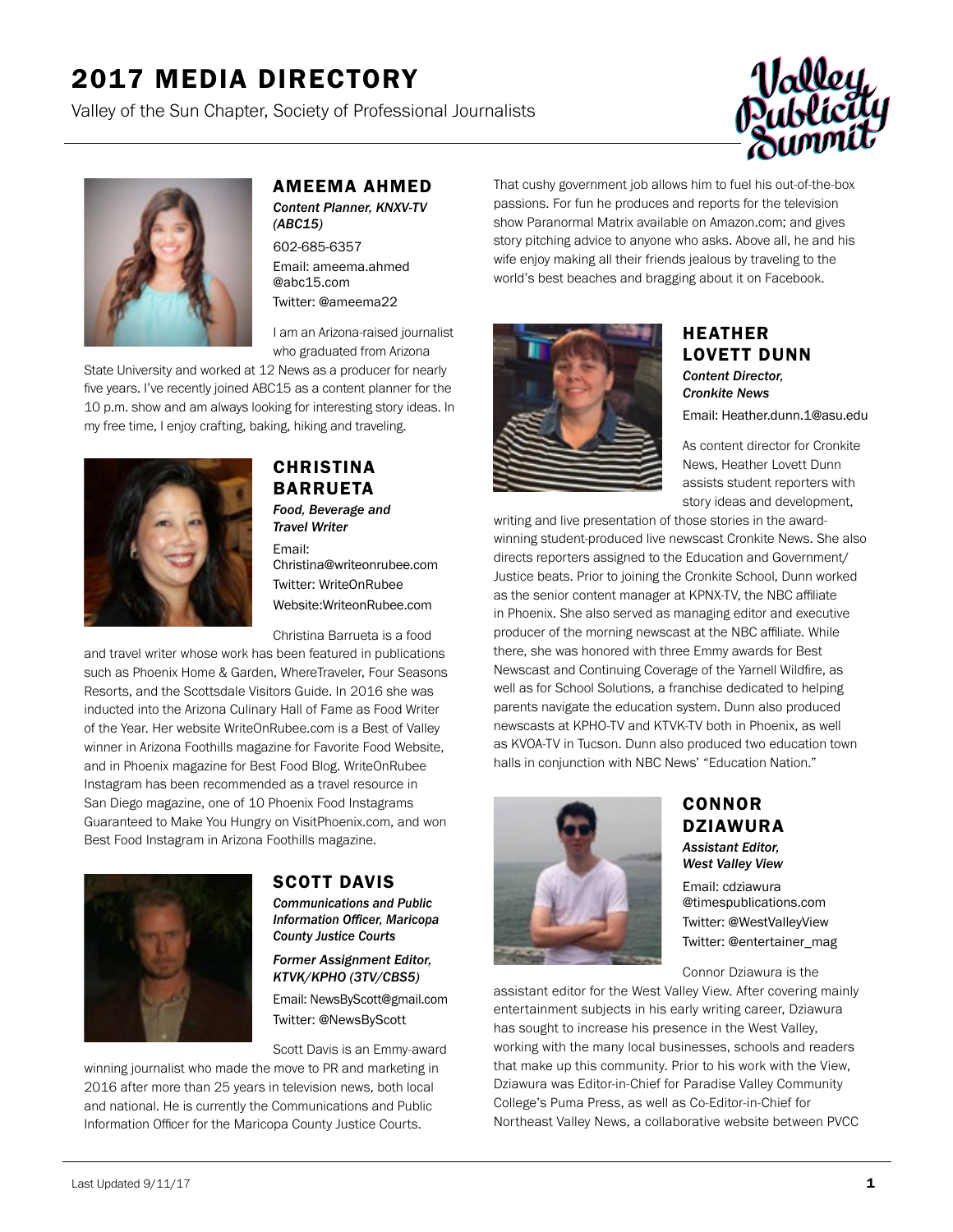Valley of the Sun Chapter, Society of Professional Journalists



and SCC. Outside of the View and his studies, Dziawura has been published in a variety of other local papers and magazines, including the East Valley Tribune, SanTan Sun News, Gilbert Sun News, Ahwatukee Foothills News, Nearby News, The Entertainer! and College Times.



# MARITZA FÉLIX

*Special Projects Producer, Telemundo Arizona* 602-648-3900 News Desk Email: maritzalizethfelix@gmail.com Twitter: @MaritzaLFelix

Maritza Félix is a multiple awardwinning journalist, producer and writer. She was the Senior News

Reporter for Prensa Hispana Newspaper before joining Telemundo Arizona in 2015. She writes, produces and creates. She has contributed to numerous national and international media outlets like Radio Fórmula, Discovery Latinoamérica and Finland National Public Service Broadcasting Company. She is passionate, talented and social media savvy.



## CHRISTINE GOODFRIEND

*Planning Assignment Editor, Fox 10 Arizona Morning*

Email: christine.goodfriend@foxtv.com Twitter: @GoodfriendC

Like many Arizona residents, Christine Goodfriend is an Air Force brat who moved to our great

state in 1986. This makes her practically a native right? After graduating from Cactus High School in 1988, Christine moved to Flagstaff to attend Northern Arizona University, majoring in communications. While at NAU, she worked on The Lumberjack student newspaper and as a press intern for Arizona Senator Dennis DeConcini. The connections made in the senator's office led her to a reporting job at the Nogales International, a bi-weekly newspaper covering Nogales, Arizona, and border issues. Christine then moved to Tucson, accepting a position as weekend assignment editor at the ABC affiliate KGUN 9. The switch from print to television was challenging but rewarding. When an opportunity opened up, Christine circled back to Phoenix to work at Fox 10, KSAZ TV. During her time at Fox 10, she has worked on some of the biggest stories impacting Arizona from 9/11 to the Yarnell Hill Fire. As planning assignment editor at Fox 10, Christine continues to cover, contribute and set up stories (feature and hard news) for Fox 10 Arizona morning and the evening broadcasts.



#### JENNIFER JONES *Senior Content Coordinator,*

*KTVK-TV and KPHO-TV* 

602-207-3112

Email: jennifer.jones@azfamily.com Twitter: @newsbyjen (email preferred)

Jennifer Jones is a graduate of the Arizona State University Walter Cronkite School of Journalism

and Mass Communication. After local internships, she landed at ABC 15, where she produced the morning show for two years. She traded in overnight hours for freelance hours at CBS 5 News until she was hired a year later. There, she was a fill-in producer, worked in Special Projects and worked on the assignment desk as a planning editor. She spent six years running the Local News Share (LNS), a video share between the local CBS, FOX and ABC affiliates. CBS 5 ended the partnership with LNS once they joined forces with KTVK, 3TV. Jones then started her new role in the combined newsroom as the Senior Content Coordinator for 3TV and CBS 5. She has been involved with the National Academy of Television Arts and Sciences since college, and has also taken part in the Phoenix Fire Journalist Academy as well as the citizens academies for the Phoenix Police Department and the FBI.



### DEBRA UTACIA KROL

*Freelancer, Environmental Reporting, Issues in Indian Country and Travel Writing* 602-550-2356

Email: djkrol@cox.net Twitter: @debkrol

Debra Krol has more than 15 years' experience as a journalist,

covering Indian Country, environmental issues, travel and politics in the West. She attended Arizona State University, majoring in cellular biology with a minor in writing. She has received nine Tribal Media Awards from the Native American Journalists Association and an Arizona Press Club award. Currently the Valley of the Sun SPJ chapter vice president and a graduate of SPJ's Diversity Leadership Program, Debra has served on many other boards and volunteer positions and has been honored with three major fellowships, including UNITY: Journalists for Diversity's five-year Mentor Program, and several other awards.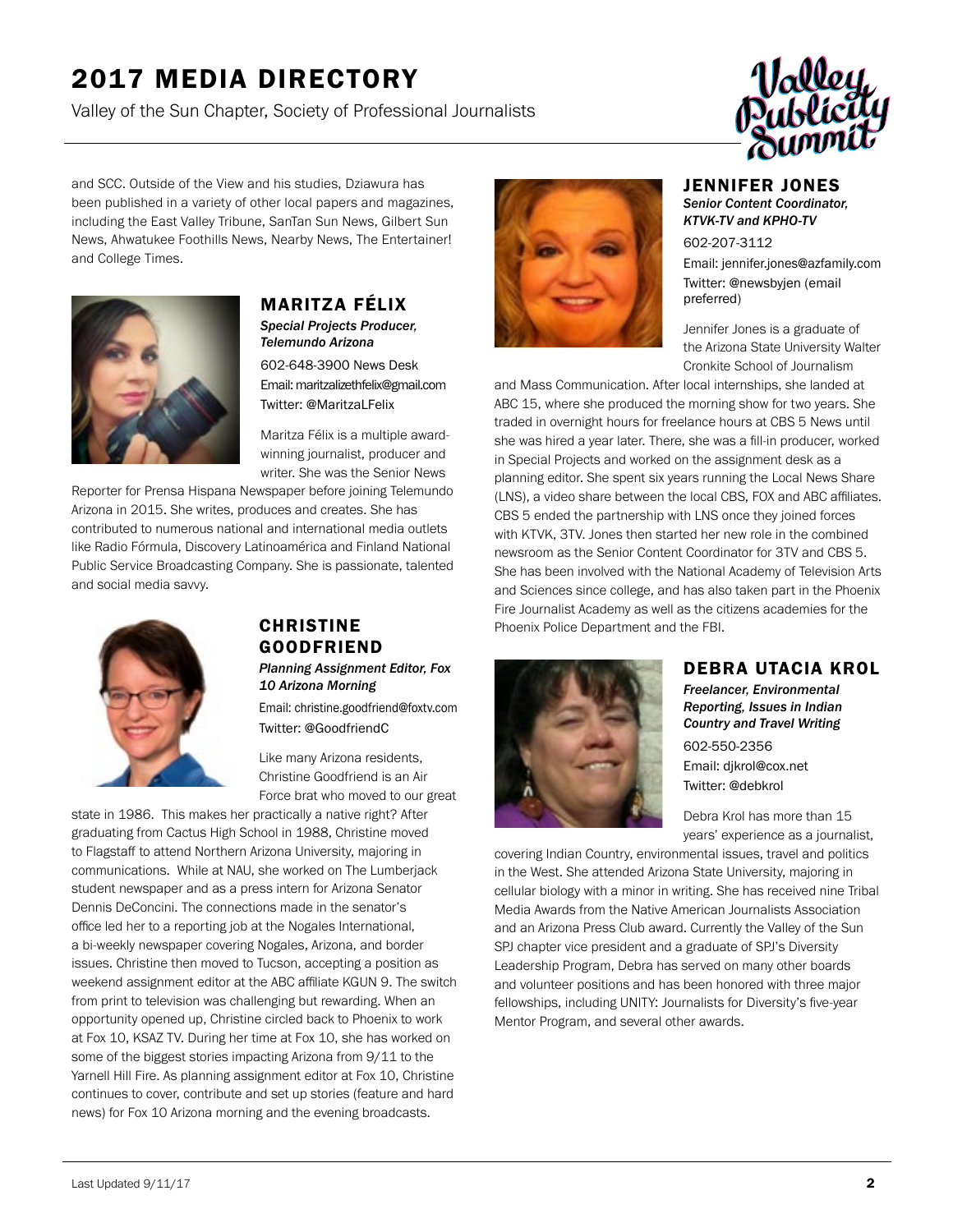Valley of the Sun Chapter, Society of Professional Journalists





#### ILANA LOWERY

*Editor-in-Chief, Phoenix Business Journal*

602-308-6513 Email: ilowery@bizjournals.com Twitter: @phxbizeditor

Ilana Lowery was named editorin-chief of the Phoenix Business Journal in 2013. Lowery joined the Business Journal as a reporter

and projects editor in 1995. As a reporter she covered banking and finance, travel, aviation, tourism, nonprofits and sports business. Prior to the Phoenix Business Journal, she was an editor for Independent Newspapers Inc., a community newspaper chain based in Scottsdale. Before moving to the Valley in 1989, Ilana served as a reporter and editor for Pulitzer Newspapers in Chicago. She also worked as a scriptwriter and associate producer for WMAQ-TV, the NBC affiliate in Chicago. A 1986 graduate of the University of Illinois, Lowery is a 2014 Greater Phoenix Chamber of Commerce Athena Award finalist, is on the board of Gabriel's Angels, and is a member of the Hon Kachina Board of Governors. She has received "Woman of Distinction" honors by the Girl Scouts Arizona Cactus-Pine and the Crohn's and Colitis Foundation of America – Southwest.



## AL MACIAS *Managing Editor, KJZZ-FM* 480-774-8457

Email: amacias@rioradio.org Twitter: @kjzzphoenix

Al Macias is part of an elite class of trusted, veteran journalists who have covered Arizona news for more than 30 years.

Macias helps oversee daily operations for the KJZZ newsroom and Fronteras: the Changing America Desk. Macias is a National Association of Television Arts and Sciences Silver Circle Society member and an inductee of the Society of Professional Journalists Order of the Silver Key Society. He began serving the KJZZ news team in October 2010, helping the station launch Fronteras: The Changing America Desk. Macias was part of the management team that launched the KNXV newsroom in 1994 and oversaw its growth from a staff of twenty to more than sixty in less than a year. Additionally, he served in managerial roles at KPNX from 1981-1994 and as an assignment editor and manager for KTVK. During his television career, Macias won two Rocky Mountain Emmy Awards for spot news coverage and public service programming. He is a founding board member of the Arizona Latino Media Association and is part of the Raul H. Castro Institute

Advisory Committee. In addition, he served Maricopa County's communications department and spent time as a Partnership Specialist with the U.S. Census Bureau. A Phoenix native, Macias earned a journalism degree from Arizona State University. He has been married since 1978 and has two adult daughters.



## MARTHA MAURER

*Assistant News Director, KTAR News* 602-263-5556 Email: mmaurer@ktar.com Twitter: @maurermartha

Martha oversees editorial and breaking news decisions in all of KTAR news formats.

She's a graduate of Arizona State University's Cronkite School of Journalism and Mass Communication. In addition to her duties, she enjoys contributing to news stories, particularly focusing on immigration, politics and social issues. Martha is also a fill-in news anchor and heads out to report on special projects. A native of Mazatlan, Mexico, she has lived in the U.S. since she was nine years old and became a citizen in 2015.



### MARCY MCMACKEN

*Assignment Manager, Telemundo Arizona* 602-648-3900 Email: marcy.mcmacken@nbcuni.com Twitter: @marceline1

Marcy Luganob McMacken has worked in Arizona local television news for nearly two

decades as a news assignment editor and assignment manager. Currently, Marcy manages the assignment desk at NBC Universal's Telemundo Arizona news (KTAZ) station in Phoenix. Three years ago, Marcy created and initiated Telemundo Arizona's first newsroom assignment desk. During this time, Marcy has made Telemundo Arizona's assignment desk a serious competitor among the other well-established assignment desks in the Phoenix news market. Prior to working at Telemundo Arizona, Marcy worked as an assignment manager at KTVK, an independent local news station and at KPHO, CBS5 as an assignment editor in Phoenix, Arizona. During Marcy's spare time, she volunteers as an Advisory Board member for the Salvation Army Kroc Center in south Phoenix and as mentorship committee member for the Asian Corporate and Entrepreneur Leaders organization.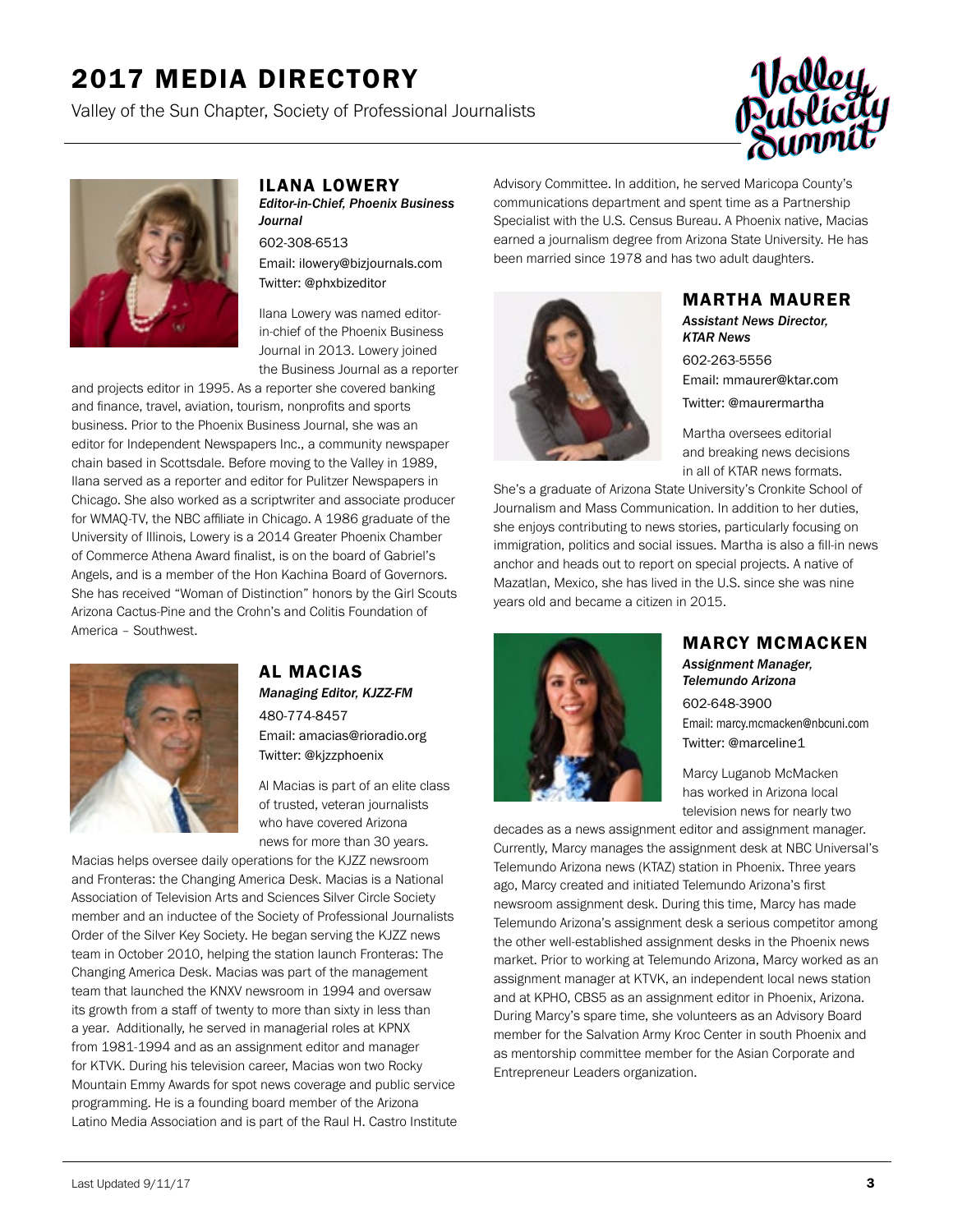Valley of the Sun Chapter, Society of Professional Journalists





#### KARA MORRISON

*Editor, Raising Arizona Kids magazine* 602-670-5473 Email: kara@rakmagazine.com Twitter: @karagmorrison, @rakmagazine

Kara G. Morrison has been editor at Raising Arizona Kids magazine

ce spring 2016. Previously, she was a reporter and editor at the Arizona Republic since 2008. Kara spent two decades in newspapers, including the Detroit News and the Lincoln Journal-Star. She has a bachelor's in journalism from the University of Nebraska-Lincoln and a master's from the University of Missouri.



#### ANDY RAMIREZ

*Assignment Editor and Multimedia Journalist, ABC 15 (KNXV-TV)* 602-685-6397

Email: aramirez@abc15.com Twitter: @ARamz15

Andy Ramirez is the Senior Real-Time Editor at ABC15 News. Andy

works with Multimedia Journalists, Photojournalists, Assignment Editors, Producers, and other newsroom staff to determine daily news content for broadcast and digital coverage. He joined ABC15 News in 1996 as an intern with the ABC15 Investigators while attending Grand Canyon University. He was hired on one of his final days of his internship as an Assistant Assignment Editor in 1997. Since then Andy has worked as an Assignment Editor, back-up helicopter photojournalist, Producer for the ABC15 Investigators, Internship Coordinator and Managing Editor. Andy has assisted in coordinating local coverage of Presidential Elections, Super Bowls and daily breaking news coverage. Andy has also coordinated live shot coverage for the entire Scripps group during Hurricane Isaac and the 10-year anniversary of the 9/11 terrorist attacks in New York City. Andy is an Arizona native and is enjoys spending his free time with his wife and two daughters. You can reach him via e-mail at ARamirez@abc15.com or on Twitter @ARamz15.

### REBECCA RHOADES

*Executive Editor, Phoenix Home & Garden magazine* Email: rrhoades@phgmag.com



#### HAYLEY RINGLE

*Technology/startups reporter, Phoenix Business Journal*

Office: 602-308-6514, Cell: 602-499-0352 Email: hringle@bizjournals.com Twitter: @phxbizhayley

Technology and entrepreneur reporter for the Phoenix Business

Journal Hayley Ringle has written for Phoenix newspapers since 2000, including the Daily News-Sun, East Valley Tribune, Arizona Republic, and now, Phoenix Business Journal. She covers technology and entrepreneurship, and has covered everything from school boards and city councils to investigative education stories and community news and profiles. Ringle is a graduate of Arizona State University's Walter Cronkite School of Journalism and Mass Communication.



#### RICHARD RUELAS

*Reporter, Arizona Republic/ azcentral.com*

602-444-8473 Email: richard.ruelas @arizonarepublic.com Twitter: @ruelaswritings

Richard Ruelas is an Arizona native who has worked as a journalist

in Phoenix since 1993. He started at the Phoenix bureau of The Associated Press before moving to The Phoenix Gazette. He filed the final story for the Gazette and joined the staff of The Arizona Republic, where he works as a reporter. He has appeared as a guest on television and radio shows and is an occasional fill-in host for the Arizona PBS public affairs programs, "Horizon" and "Horizonte." Richard Ruelas, an Arizona native, has been employed as a reporter since graduating from Arizona State University in 1992. His current job is writing magazine-length profiles of interesting people. He has covered police, government, business and sports. He also has carved out a sub-beat tracking Arizona's growing wine industry.



## MIKE SAUCIER

*Editor, Frontdoors Media* Email: editor@frontdoorsmedia.com Twitter: @mikethesauce

Mike Saucier is a writer, editor and public relations specialist. A Massachusetts native, Mike got his start editing the Southbridge Evening News before moving on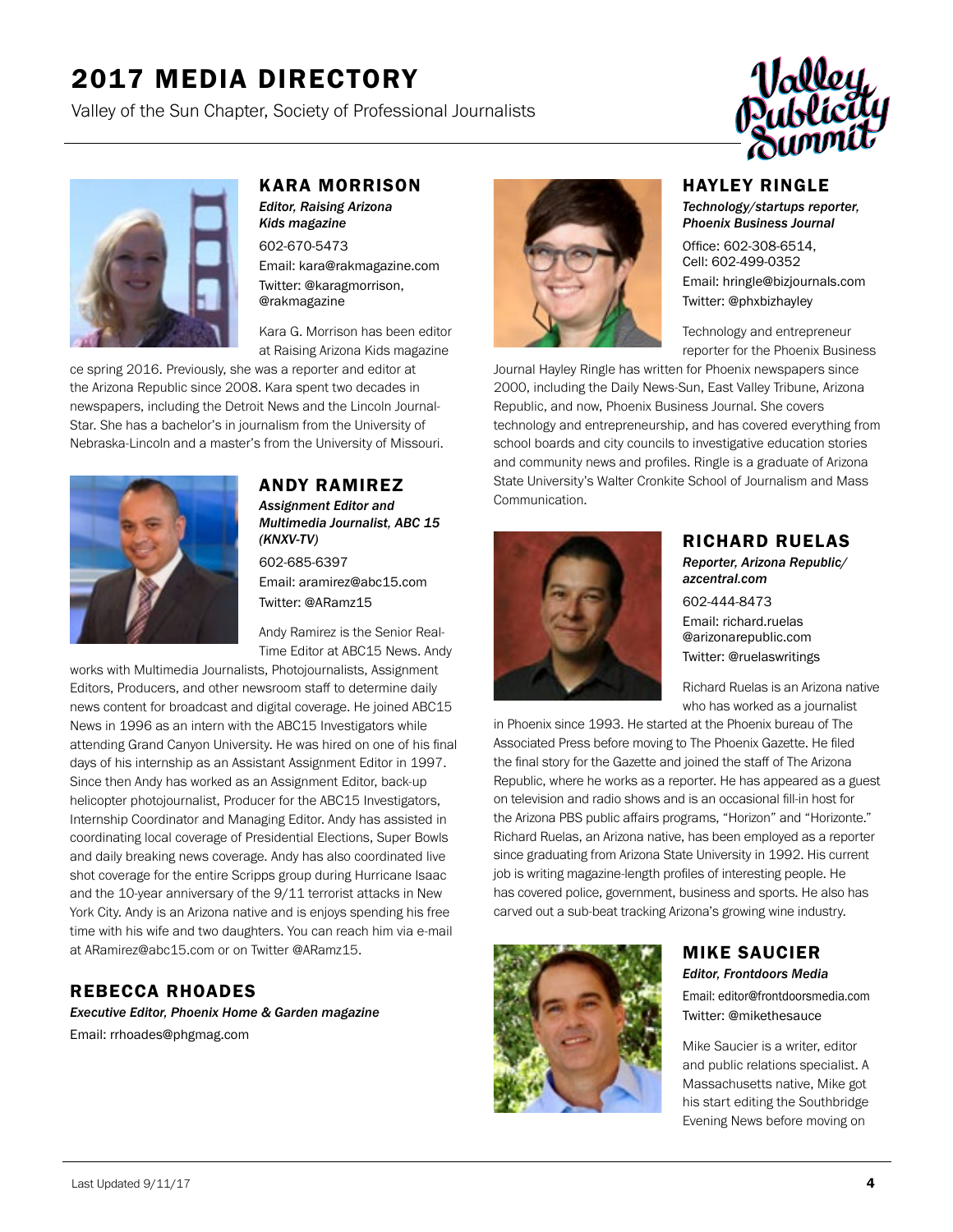Valley of the Sun Chapter, Society of Professional Journalists



to the Boston Herald as a copy editor. While in NYC, Mike was the foreign editor and city editor of The New York Sun before moving into government as a spokesman in Mayor Michael Bloomberg's administration for the city's Department of Correction and then the Department of Environmental Protection. His freelance writing work has appeared in The New York Times, The Daily Beast, TIME magazine and Variety.



#### NICK SMITH *Editor, Arcadia News*

Email: editor@arcadianews.com Twitter: @ArcadiaDaily

Nick Smith has been working as the editor of the Arcadia News since the fall of last year, after spending three years as a feature writer for the paper. A native of Mesa, Arizona, Nick left the state

after high school to attended Texas A&M University. He received his undergraduate degree in History and met his wife of five years while in Texas. He is a graduate of the Walter Cronkite School of Journalism and Mass Communication, where he earned his master's degree in Journalism.



66 magazine.

## ERIC WATSON

*Assignment Editor, KPNX-TV (12 News)* 602-444-1216 Email: ewatson@12news.com Twitter: @eric\_watson

Eric Watson is an assignment editor for KPNX-TV. He has been at the desk in Phoenix for the

last 12 years. Before that he was at the ABC station in Las Vegas and Fox in Salt Lake City. The last five years he has been covering breaking news at 12 News and had worked for the combined Arizona Republic/12 News desk.

related to construction companies or individuals in the field. Douglas also serves as journal and newsletter editor for the Society for Commercial Archeology, the oldest nationwide organization devoted to roadside vernacular architecture of the "gas, food and lodging" theme. He is a history contributor to Phoenix magazine, having authored more than 30 articles including the cover stories, "Phoenix in the 1920s" and "the Arizona Centennial." Douglas also writes a monthly history column for the Arizona Republic and has contributed articles to the Journal of Arizona History, Modern Phoenix, and Route



### COLLEEN SPARKS

*Managing Editor, San Tan Sun News*

480-898-5638 Email: csparks @timespublications.com



# DOUGLAS TOWNE

*Editor, Arizona Contractor & Community magazine* Email: douglas@arizcc.com

Douglas Towne is a longtime journalist and history buff, and currently the editor of Arizona Contractor and Community magazine, which recently

celebrated its fifth anniversary. The quarterly publication transcends the typical construction trade journal model by covering much more than recent industry news. The magazine specializes in feature articles on fascinating, little-known events in Arizona history, usually



#### CARRIE WATTERS

*Community Editor, The Arizona Republic/azcentral.com*

Email: carrie.watters @arizonarepublic.com Twitter: @carriewatters

Carrie Watters is an editor at azcentral/ The Arizona Republic. She is an 18-year journalist who has worked for newspapers and

digital sites in Ohio, Illinois and Arizona. She joined The Republic as a reporter in 2005 and became an editor in 2010. She works with a team of six reporters. She is passionate about Valley communities and the role journalists play in informing, conversing and connecting with residents on important issues. Carrie lives in Surprise with her husband, Tony, and a lovable pug, Pablo.